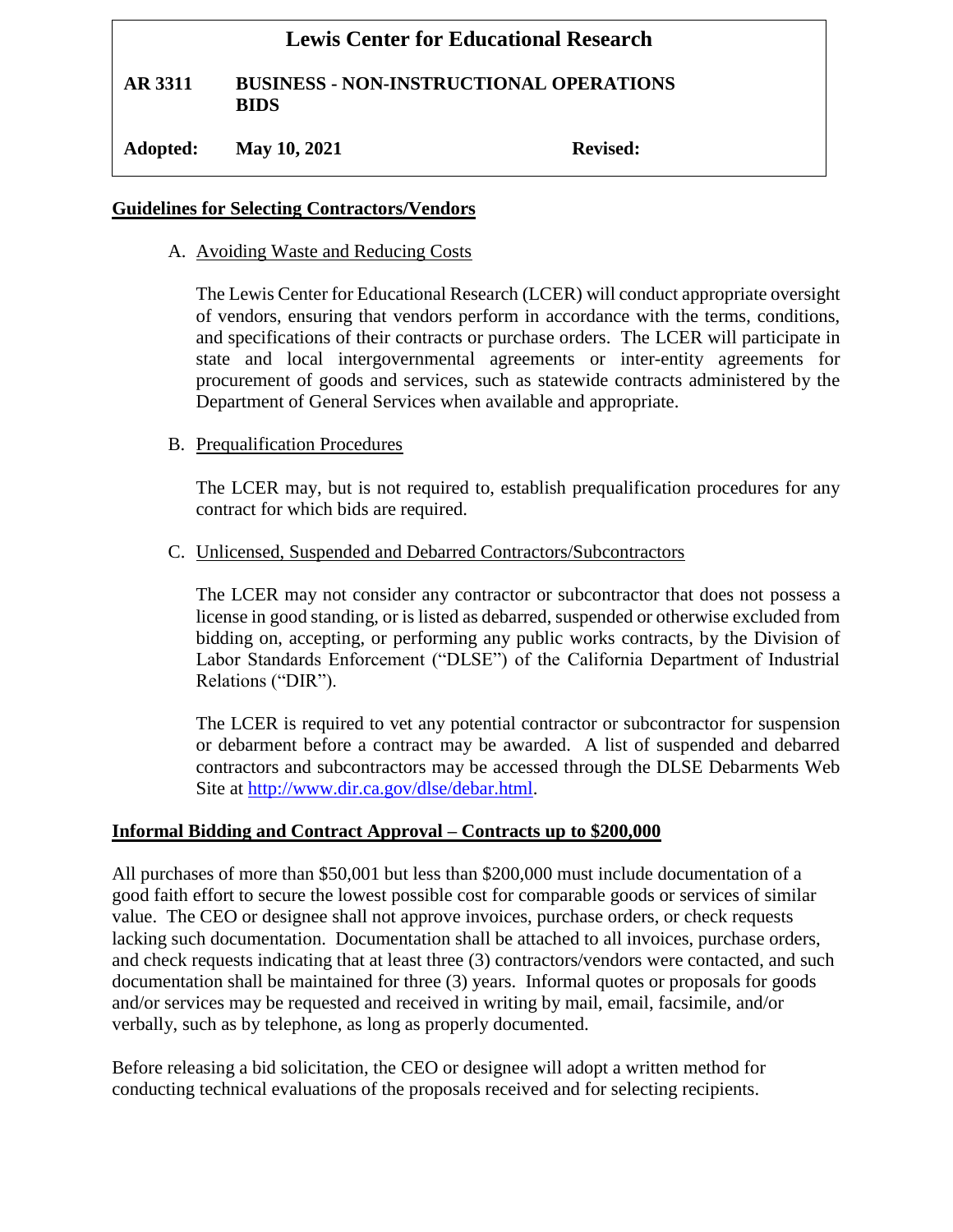Contracts must be awarded to the responsible firm whose proposal is most advantageous to the school, with price and other factors considered.

The LCER may use competitive proposal procedures for qualifications-based procurement of architectural/engineering (A/E) professional services whereby competitors' qualifications are evaluated and the most qualified competitor is selected, subject to negotiation of fair and reasonable compensation (i.e., request for qualifications).

Contracts for purchases of up to \$200,000 may be executed by the CEO or designee without prior Board approval.

## **Formal Bidding and Contract Approval – Contracts Over \$200,001**

Contracts for the purchase of more than \$200,001 worth of equipment, materials or supplies to be furnished, sold, or leased to the LCER, or contracts for more than \$200,001 worth of services or construction (excluding those professional services agreements described in Guidelines for Selecting Contractors/Vendors), shall be subject to the formal bidding requirements set forth herein below. Use of formal bidding presumes that the following three factors are present (i) a complete, adequate, and realistic specification or purchase description is available; (ii) two or more responsible bidders are willing and able to compete effectively for the business; and (iii) the procurement lends itself to a firm fixed price contract and the selection of the successful bidder can be made principally on the basis of price is not required. When any one or more of these three factors is not present, the LCER may find that formal bidding is not feasible and may use informal bidding (above) or noncompetitive proposal(s).

If formal bidding is required, the LCER shall utilize the following procedures:

## A. Seeking Bids

The LCER shall seek bids from those sources able to offer the best prices, consistent with quality, quantity, delivery, and service. To ensure that good value is received for funds expended, the request for bids shall be carefully designed to clearly and completely describe in detail the quality, delivery, and service required, and shall include the criteria that will be used to evaluate the offers and the relative weights given to the criteria. Further, the request for bids shall specify the date by which all bids must be received by the LCER. Bids must be solicited from an adequate number of known suppliers, providing them sufficient response time prior to the date set for opening the bids.

The request for bids must include a clear and accurate description of the technical requirements for the request, which defines the items or services with enough specificity to allow bidders to properly respond. These details can be provided in specifications and attachments included with the bid invitation. The bid request shall identify all requirements which the bidders must fulfill and all factors to be used in evaluating bids or proposals. Notice of the request for bids may be provided in one or more of the following ways: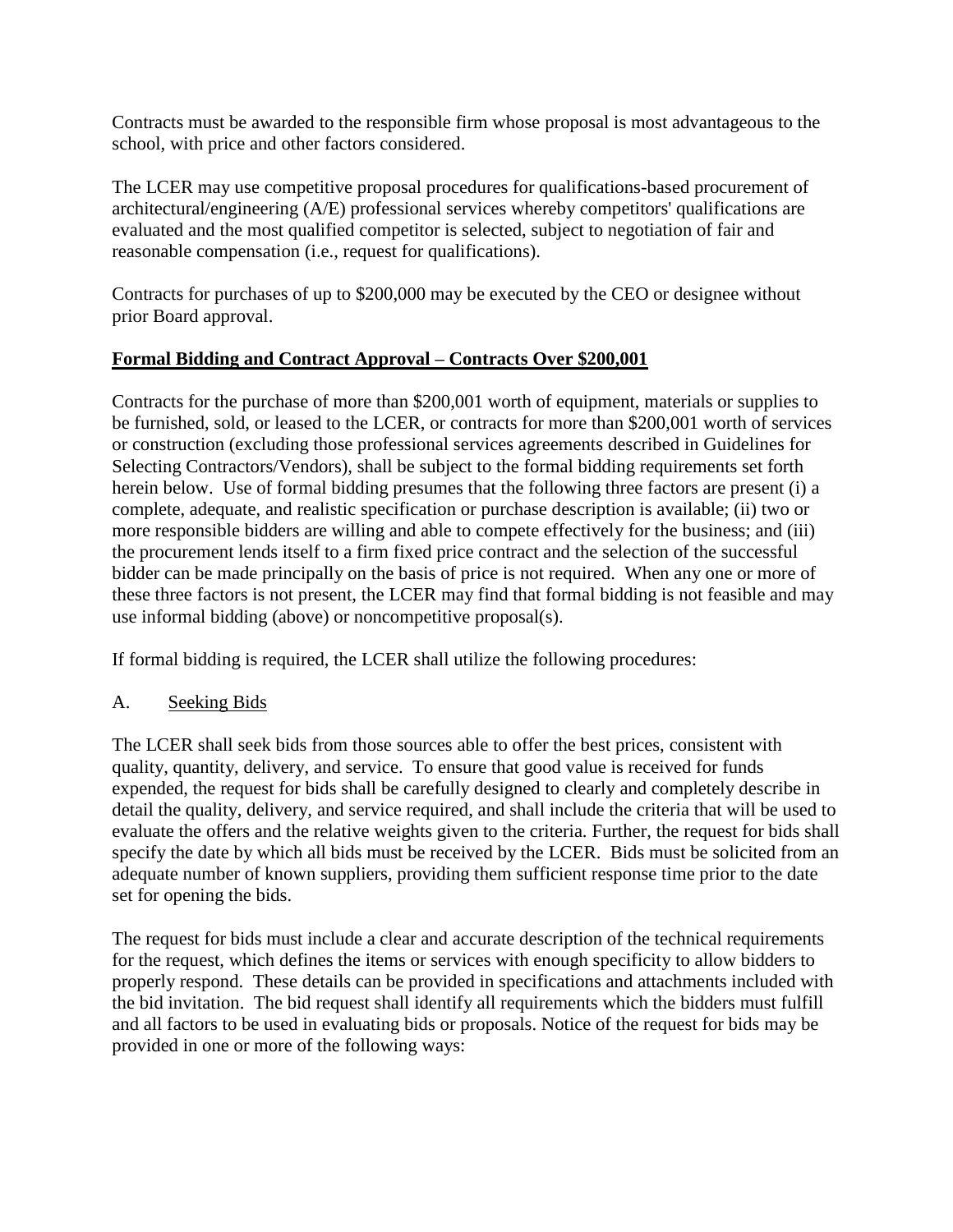(1) Publishing the request for bids in at least one newspaper of general circulation within the boundaries of San Bernardino County, once a week for at least two (2) weeks before the deadline for receiving bids;

(2) Posting the request for bids on the LCER's website or other electronic portal for at least two (2) weeks before the deadline for receiving bids; and/or

(3) Directly submitting notice of the request for bids to an adequate number of qualified sources to permit reasonable competition consistent with the nature and purpose of this policy. Any list of potential contractors/vendors that is generated must be current and include enough qualified sources to ensure reasonable open and free competition.

### B. Opening Bids

Bids may be opened only at the time and place prescribed by the CEO or designee. A bid that has been opened may not be changed for the purpose of correcting an error in the bid price. However, bidders retain the right to withdraw a bid due to a material mistake in the bid. After bids have been opened, they shall be available for inspection or copy by any interested party. The LCER must maintain the bid document(s) for the duration of the contract and for [Insert Number] (#) years beyond the completion of the contract.

### C. Contract Award

The Board, or any employee of the LCER to whom responsibility has been delegated, shall award a competitively-bid contract at the bid amount to the bidder offering the best value to the LCER according to its selection criteria. The contract need not necessarily be awarded to the lowest responsible bidder. Where specified in bidding documents, factors such as discounts, transportation cost, and life cycle costs must be considered in determining which bid is lowest. Payment discounts will only be used to determine the low bid when prior experience indicates that such discounts are usually taken advantage of. The selection criteria may include the following factors:

- (1) Purchase price;
- (2) Reputation of the contractor/vendor and of the contractor's/vendor's goods and/or services;
- (3) Quality of the contractor's/vendor's goods and/or services;
- (4) Extent to which the goods and/or services meet the LCER's needs;
- (5) Contractor's/vendor's record of past performance;
- (6) Contractor's/vendor's financial standing and capacity;
- (7) Contractor's/vendor's past relationship with the LCER; and
- (8) Total long-term cost to the LCER to acquire the goods and/or services.

All contracts must be approved by the CEO or designee.

Any and all bids may be rejected if there is a sound, documented reason for doing so.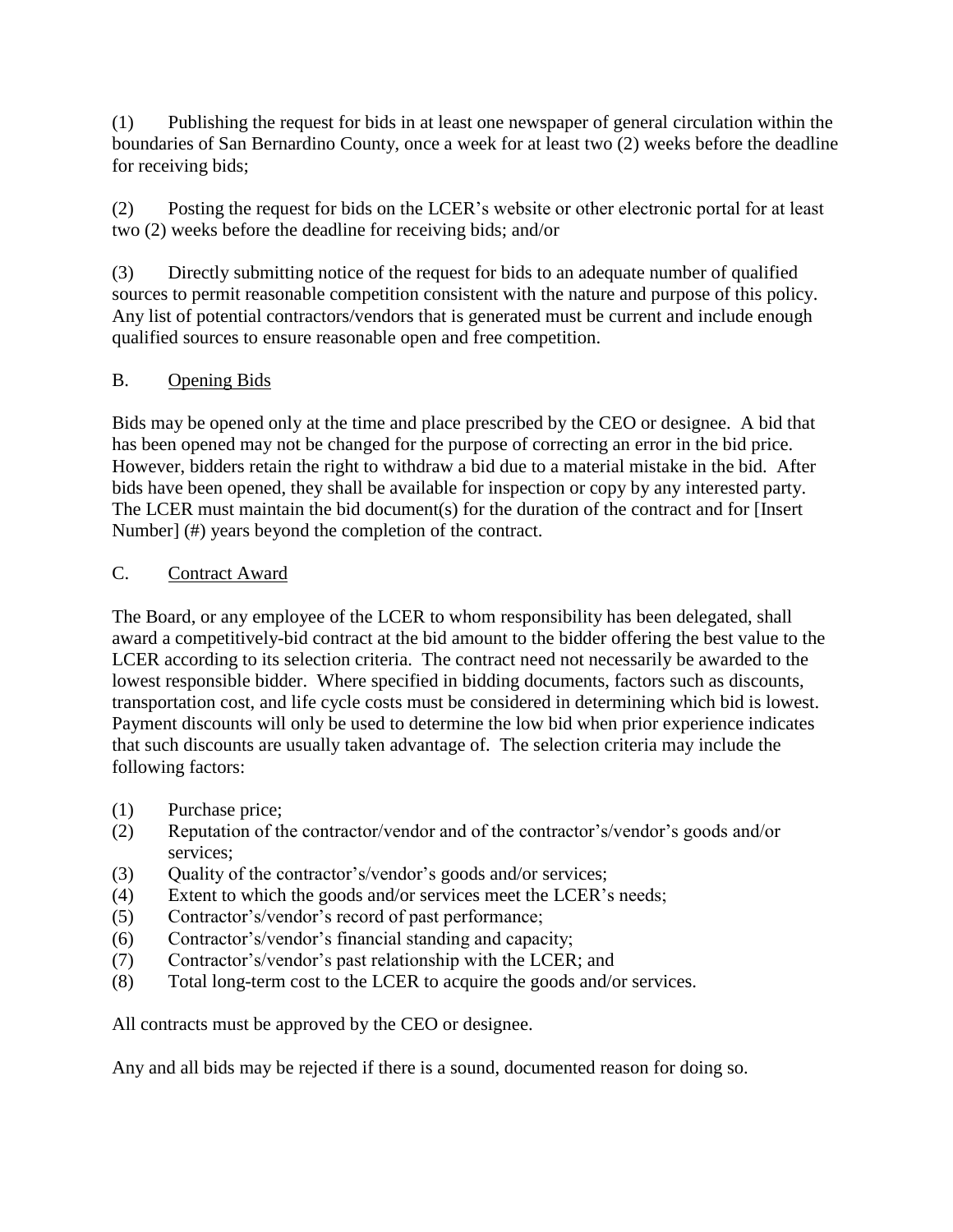#### D. Protest by Bidders

A bidder may protest a bid award if he/she believes that the award was inconsistent with this policy, the bid's specifications, or was not in compliance with law.

A protest must be filed in writing with the CEO or designee within five (5) business days after receipt of notification of the contract award. The bidder shall submit all documents supporting or justifying the protest. A bidder's failure to file the protest documents in a timely manner shall constitute a waiver of his/her right to protest the award of the contract.

The CEO or designee shall review the documents submitted with the bidder's claims and render a decision in writing within thirty (30) business days. The CEO or designee may also convene a meeting with the bidder to attempt to resolve the problem.

The bidder may appeal the CEO or designee's decision to the Board. The CEO or designee shall provide reasonable notice to the bidder of the time for Board consideration of the contract award. The Board's decision shall be final.

### **Noncompetitive Proposals**

A noncompetitive procurement proposal is the solicitation of a proposal from only one (1) source. Noncompetitive procurement proposals may only be used when one or more of the following circumstances apply: (i) the item is available only from a single source; (ii) the public exigency or emergency for the requirement will not permit a delay resulting from competitive solicitation; or (iii) after solicitation of a number of sources, competition is determined inadequate. When procuring goods or services using Federal funds, if none of these circumstances are present, written authorization from the Federal awarding agency or CDE must be granted.

### **Construction Contracts**

Procurement of construction and/or construction related services must be made in accordance with the bidding procedures described herein. Additionally, the LCER must comply with the prevailing wage laws applicable to certain construction and/or services that constitute a "public works" project as defined under the Labor Code. (Labor Code §§ 1720, 1720.2, and 1720.3.)

A "public works" project is defined as "construction, alteration, demolition, installation, or repair work done under contract and paid for in whole or in part out of public funds" and includes "work performed during the design and preconstruction phases of construction" (e.g., surveying) as well as "post construction" work (i.e., cleanup). (Labor Code § 1720(a)(1).)

An outline of the additional requirements applicable to public works projects are further described in Public Works Projects and Prevailing Wage Requirements.

### **Public Works Projects and Prevailing Wage Requirements**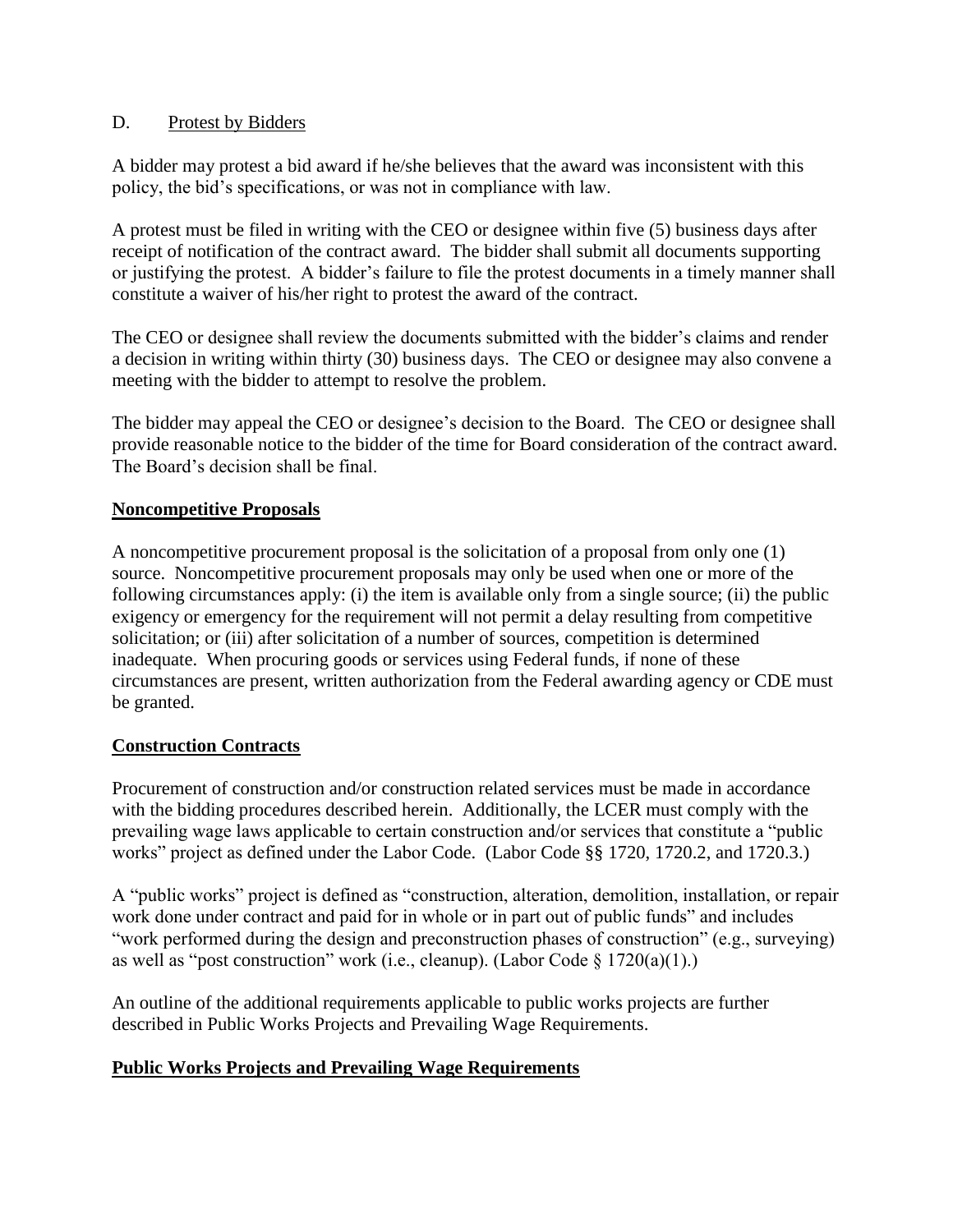A. Mandatory Public Works Project Request for Bids Terms and Specifications

A Public Works Project, in definition of this regulation, is identified as a project funded by a Tax-Exempt Bond issued in expectation for new capital improvements in accordance with AB 2765. All requests for bids (or the "call for bids") and bid specifications for construction and/or services, which constitute a "public works" project (i.e., a "Project"), issued and published by the LCER, must contain the following terms and specifications when applicable:

(1) General Project Description as Public Work: In the call for bids, the LCER must provide a general description of the work required for the Project and state that "the Project is classified as a 'public work,' as defined in Labor Code Section 1720, to which not less than the general prevailing rate of per diem wages for work of a similar character and the rates for overtime and holiday work in the locality in which the work is to be performed for each craft, classification or type of worker needed to execute the contract shall be paid to all workers employed on the Project in accordance with Labor Code Section 1771."

(2) Bid Closing Date: The LCER must also specify in the call for bids the place the contractor's bids are to be received, and the time by which they shall be received.

(3) Prevailing Wage Rate: The LCER is required to specify in the call for bids and in the bid specifications the general rate of per diem wages as described in Section (A)(1) above. (Labor Code § 1773.2.) The general prevailing wage rate must be obtained from the Director of the DIR. The applicable general prevailing wage rates for any such public works project are available on the DIR website at http://www.dir.ca.gov/OPRL/dprewagedetermination.htm.

In lieu of specifying the rate of wages, the LCER may include a statement in the call for bids and in the bid specifications that "copies of the prevailing rate of per diem wages are on file at its principal office and shall be made available to any interested part on request." (Labor Code § 1773.2.)

(4) Notice of DIR Enforcement: The LCER shall specify in the call for bids that the Project is "subject to compliance monitoring and enforcement by the Department of Industrial Relations." (Labor Code  $\S$  1771.4(a)(1).)

(5) Registered Contractor Notice: The LCER shall provide notice in the call for bids that "a contractor or subcontractor shall not be qualified to bid on, be listed in a bid proposal, or engage in the performance of any contract for public work, unless currently registered and qualified to perform public work pursuant to Section 1725.5." The LCER shall not accept a bid or enter into a contract or subcontract without proof of the contractor or subcontractor's current registration to perform public work pursuant to Section 1725.5. (Labor Code § 1771.1.)

(6) Contractor/Vendor Bids: The LCER shall require all contractor/vendor bids to expressly state that the contractor/vendor "will pay its workers the applicable prevailing wage rate in accordance with Labor Code Sections 1771 and 1774."

B. Mandatory Public Works Project Contract Terms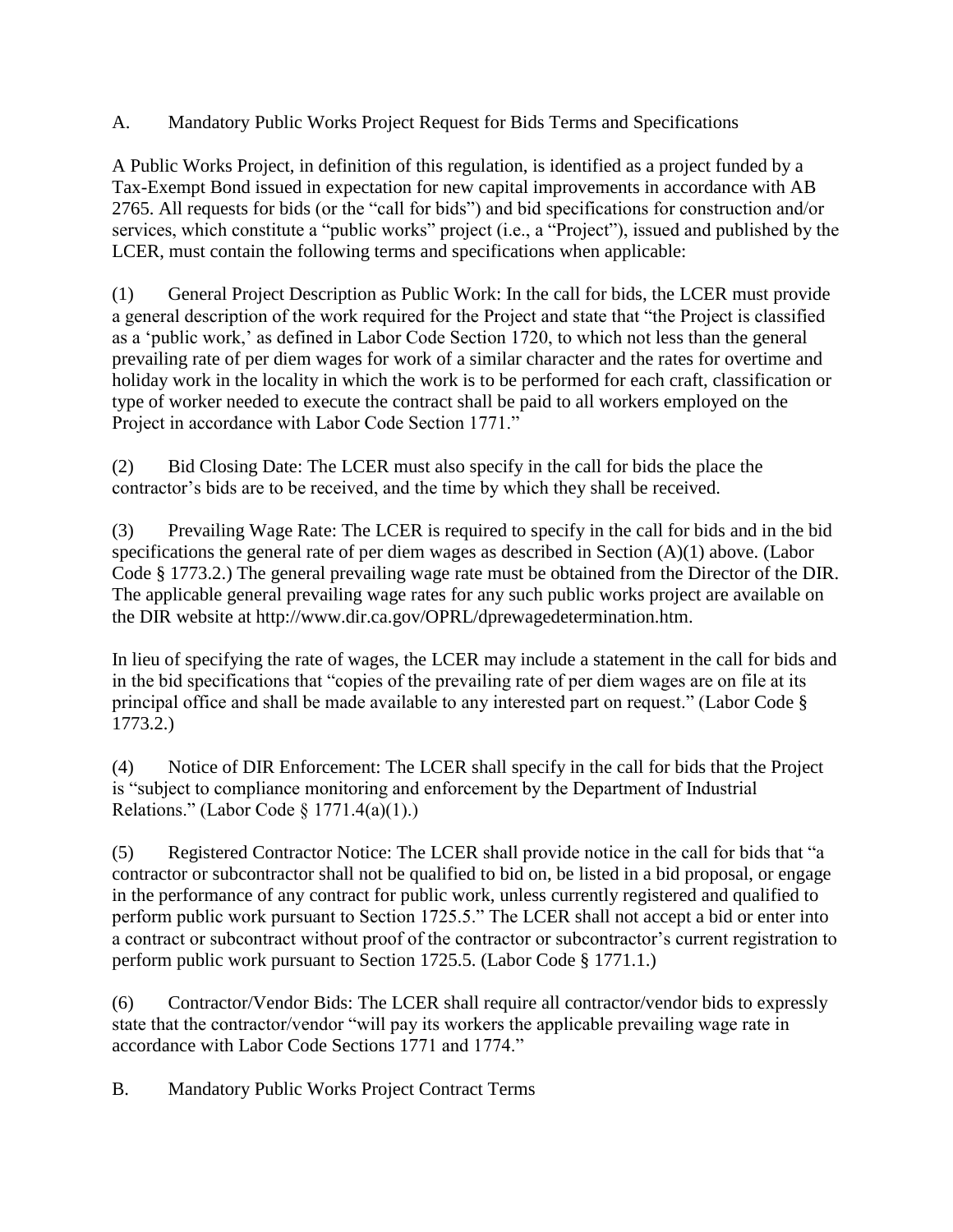All contracts for construction and/or services that constitute a "public works" project ("Project") entered into with the LCER must contain the following terms and provisions when applicable:

(1) General Project Description as Public Work: The LCER must provide a general description of the work required for the Project and specify in the Project Contract that "the Project is classified as a 'public work,' as defined in Labor Code Section 1720, to which not less than the general prevailing rate of per diem wages for work of a similar character and the rates for overtime and holiday work in the locality in which the work is to be performed for each craft, classification or type of worker needed to execute the contract shall be paid to all workers employed on the Project in accordance with Labor Code Section 1771."

(2) Prevailing Wage Rate: The LCER is required to specify in the Project Contract the general rate of per diem wages as described in Section (B)(1) above. (Labor Code § 1773.2.) The general prevailing wage rate must be obtained from the Director of the DIR. The applicable general prevailing wage rates for any such public works project are available on the DIR Wage Determination website at http://www.dir.ca.gov/OPRL/dprewagedetermination.htm. In lieu of specifying the rate of wages, the LCER may include a statement in the Project Contract that "copies of the prevailing rate of per diem wages are on file at its principal office and shall be made available to any interested party on request." (Labor Code § 1773.2.)

(3) Compensation Provision: The LCER shall include a clause in the Project Contract that states, "In accordance with the provisions of Section 3700 of the Labor Code, every contractor will be required to secure the payment of compensation to his or her employees." (Labor Code  $\delta$ ) 1860.)

(4) Penalty Stipulation: The LCER shall also include a stipulation in the Project Contract that notifies the contractor that the contractor or subcontractor will be subject to a penalty of twentyfive dollars (\$25) for each calendar day a worker employed in the execution of the Contract is required or permitted to work more than 8 hours in any one calendar day and 40 hours in any one calendar week without payment of the applicable overtime rate of pay. (Labor Code § 1813.)

(5) Underpayment of Prevailing Wage: The Project Contract must include a stipulation that states, "The difference between the prevailing wage rates and the amount paid to each worker for each calendar day or portion thereof for which each worker was paid less than the prevailing wage rate shall be paid to each worker by the contractor or subcontractor in accordance with Section 1775 of the Labor Code." (Labor Code  $\S$  1775(a)(2)(E).)

(6) Apprenticeship Requirement: The LCER must also include a provision in the Project Contract that effectuates Labor Code Section 1777.5, which requires the contractor to employ properly registered apprentices for the Project. Specifically, the contractual provision must fix the responsibility of compliance with the apprenticeship requirements under Section 1777.5 for all apprenticeable occupations with the prime contractor on the Project. (Labor Code §  $1777.5(n)$ .)

(7) 8-Hour Work Day: The Project Contract shall also include a clause establishing that "Eight hours' labor constitutes a legal day's work." (Labor Code § 1810.)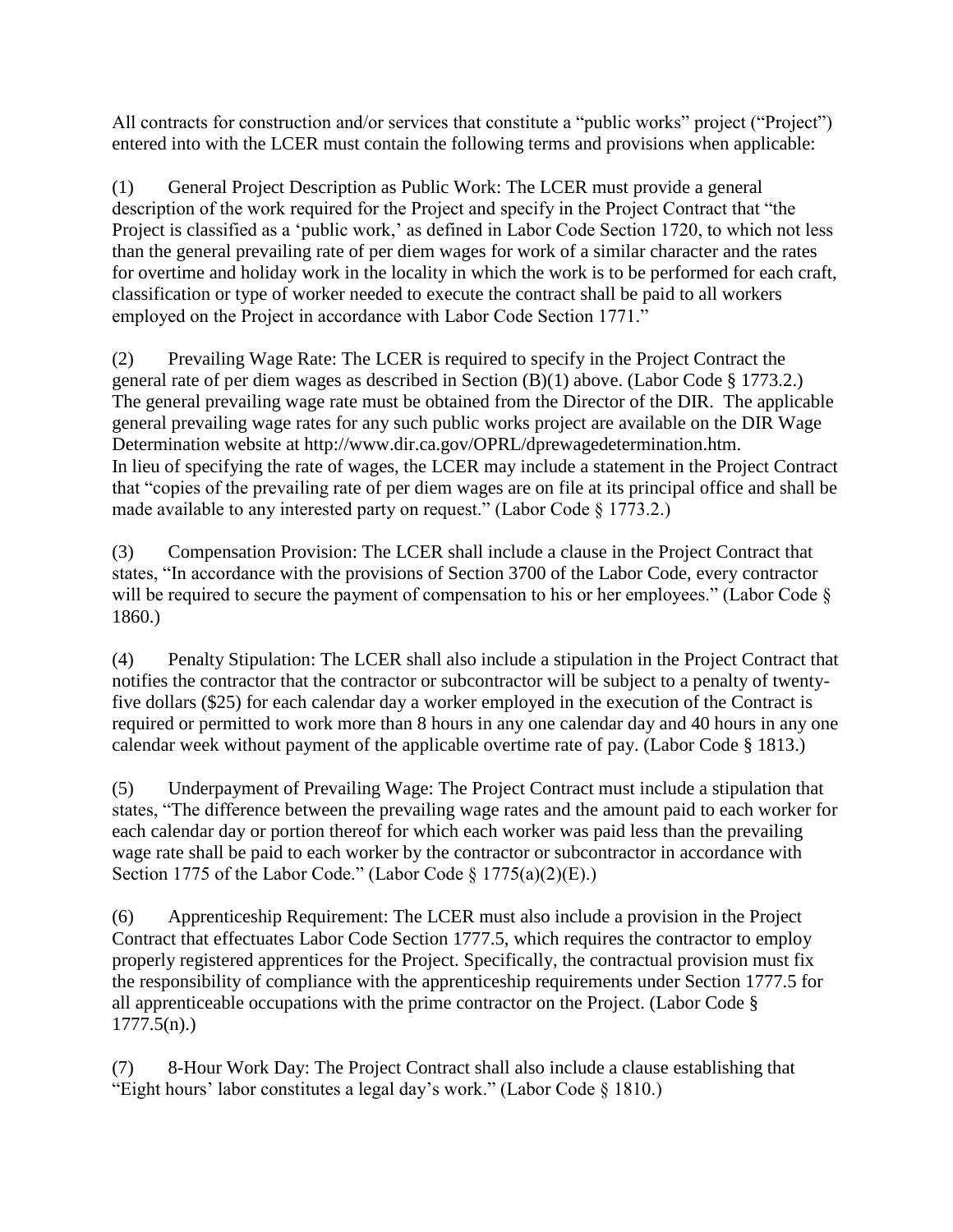(8) Payroll Record Contract Provisions: The LCER shall include a stipulation in the Project Contract effectuating Labor Code Section 1776, which requires the contractor to maintain accurate certified payroll records that include the name, address, social security number, work classification, straight time and overtime hours worked each day and week, and the actual per diem wages paid to each apprentice, worker, or other employee of the contractor in connection with the public work, and a written declaration of the employee verifying the truth of the payroll record. (Labor Code § 1776.)

The LCER must designate the times the contractor and subcontractor are required to furnish the payroll records to the Compliance Monitoring Unit ("CMU") of the DIR. (8 CCR § 16461(b).) The Project Contract shall specify that "the contractor and each subcontractor shall furnish the payroll record of wages paid as specified in Section 1776 directly to the Compliance Monitoring Unit ("CMU") of the DIR on a monthly basis until the completion of the Project, or within 10 days of any separate request by the CMU." (8 CCR § 16461(b).)

Further, the Project Contract must include a provision stating, "Contract payments shall not be made when payroll records are delinguent or inadequate." (8 CCR  $\S$  16421(a)(6).)

### **Mandatory Contract Terms**

All contracts entered into with the LCER must contain the following terms when applicable:

(1) A ceiling price that the contractor/vendor exceeds at its own risk.

(2) Retention of all required records by the contractor/vendor for three (3) years after the LCER makes final payments and all other pending matters are closed.

(3) Access by the LCER or any of their duly authorized representatives to any books, documents, papers, and records of the contractor which are directly pertinent to that specific contract for the purpose of making audit, examination, excerpts, and transcriptions.

(4) Administrative, contractual, or legal remedies in instances where contractors/vendors violate or breach contract terms, and the sanctions and penalties that are appropriate.

(5) Termination for cause and for convenience by the LCER, including the manner by which it will be effected and the basis for settlement.

## **Conflict of Interest**

No Board member or LCER employee shall be financially interested in any contract made by the Board or in any contract made in their capacity as a Board member or LCER employee.

No Board member or LCER employee shall participate in the selection, award, or administration of a contract if a real or apparent conflict of interest would be involved. Such a conflict would arise when the Board member or LCER employee, or any member of his or her immediate family, his or her partner, or an organization which employs or is about to employ the Board member or LCER employee, has a financial or other interest in the firm selected for an award. The Board member or LCER employee shall neither solicit nor accept gratuities, favors, or anything of monetary value from contractors, or parties to sub-agreements.